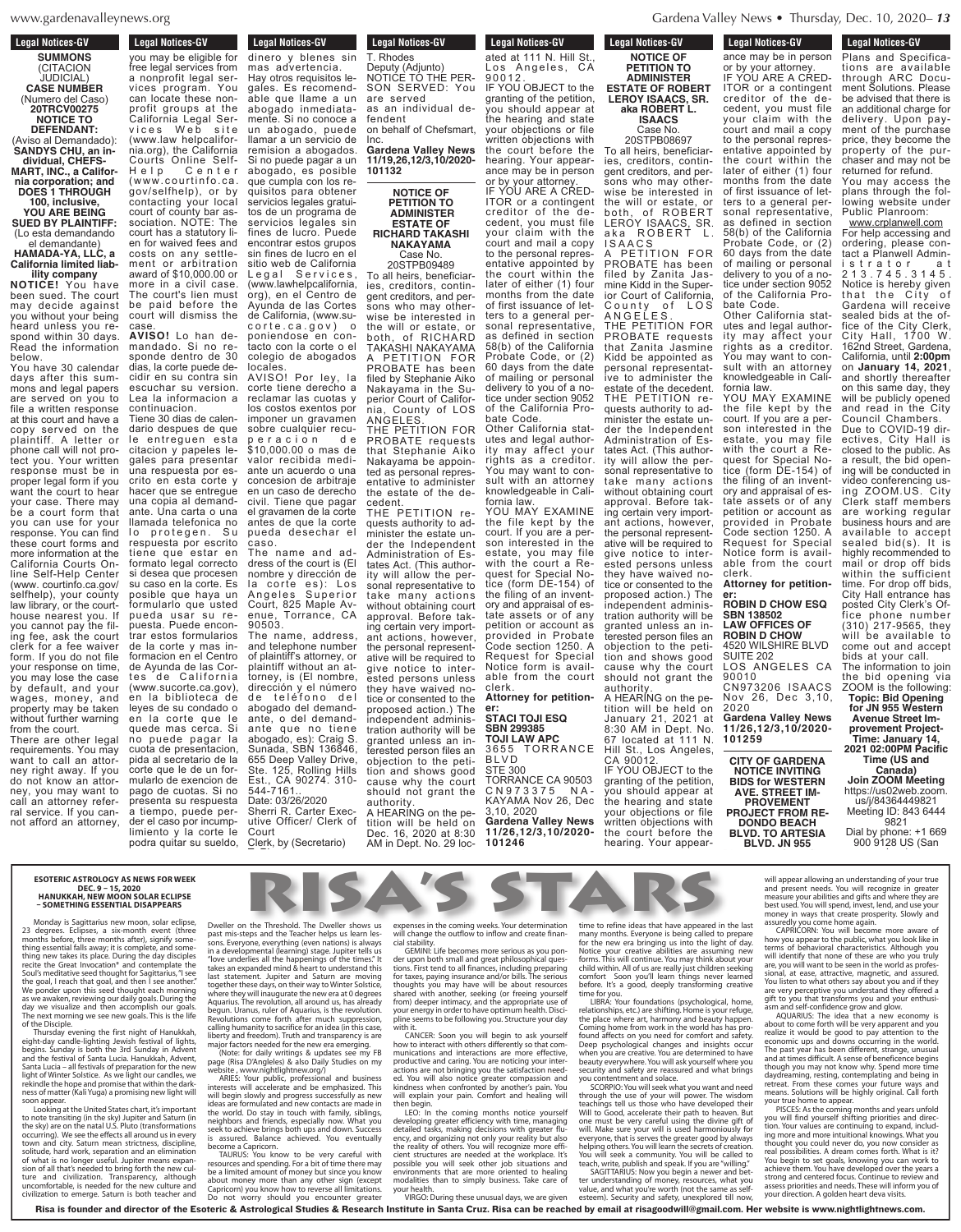### **Legal Notices-GV** eyal Nullues-WV

Jose) Should you have any questions or concern in delivering a bid or joining the ZOOM Meeting, please contact City Clerk's office at (310) 217-9565 or via email city clerk@city-<u>ofgardena.org</u>. All bids must be in writ-

ing, must be sealed, and must be plainly marked on the outside: B**ID ON PROJECT NO. JN 955 WEST-ERN AVE. STREET I M P R O V E M E N T F R O M R E D O N D O BEACH BLVD TO ARTESIA BLVD**. Any bid received after the hour stated above for any reason whatsoever, will not be considered for any purpose but will be returned unopened to the bidder.

Bids are required for the entire work as described below:

**Western Ave. Street Improvement Project from Redondo Beach Blvd. to Artesia Blvd. Scope of work including but not limited to furnishing all labor, tools, transportation, equipment and materials for street improvement/reconstruction such as AC and PCC pavement coldmilling, AC overlay, repair of cracks and seal, AC ad PCC pavement rehabilitation/reconstruction, removal and reconstruction of PCC sidewalk/curb/gutter, retrofit and reconstruction of curb ramps, removal and planting of new trees, adjustment of utility openings and access, striping, traffic control, environmental control, Railroad work permitting and all incidental and related work.**

ENGINEER'S ESTIM-ATE: \$ 1,500,000.00 The time of completion of contract shall be **60 wor k ing da y s** a s defined in the latest Standard Specifications for Public Works ("Greenbook"). Liquidated Damages, as defined in Section 6-9, shall be **\$ 3,000.00 per each consecutive calendar day.**

The City's intent is to issue a Notice to Proceed for the project by March of 2021. Each bidder must sub-

mit a proposal to the City, c/o City Clerk in

#### **SUMMARY OF ORDINANCE NO. 1822 SUMMARY OF ORDINANCE NO. 1822** <u>SUMMARY OF OF</u>

**AN ORDINANCE OF THE CITY COUNCIL OF** security and any other **THE CITY OF GARDENA, CALIFORNIA, AP-**THE CITY OF GARDENA, CALIFORNIA, AP-<br>PROVING ZONE CHANGE #2-20 CHANGING **THE ZONING OF A PROPERTY LOCATED AT 13615, 13619, and 13633 VERMONT AVENUE FROM GENERAL COMMERCIAL (C-3) TO HIGH DENSITY RESIDENTIAL (R-4)** AN ORDINANCE OF THE CITY COUNCIL OF THE CITY OF GARDENA, CALIFORNIA, AP-<br>PROVING ZONE CHANGE #2-20 CHANGING PERTY LOCATED AT 3 VERN IMERCIAL (C-3) TO SIDENTIAL (R-4) AN ORDINANCE OF T **PROVING ZONE CHA** THE ZONING OF A PP 13615, 13619, and 136 **FROM GENERAL C** HIGH DENSITY F

Date Introduced: November 10, 2020 Date to be Adopted: December 15, 2020 Date Introduced: November 10, 2020 Date to be Date Introduced: Nover

The Gardena City Council will consider for adoption Ordinance No. 1822. The Gardena City Council will consider for adop-The Gardena City Cour

Statements herein are intended as a summary description of the ordinance contents. A copy of the full ordinance is available in the City Clerk's office. Statements herein are intended as a summary Statements herein are  $\bullet$  office.

Dated this 10th day of December 2020 Dated this 10th day of December 2020 Dated this 10th day of D

/s/ MINA SEMENZA, CITY CLERK poses of the California Gardena Valley News 12/10/2020-101759 /s/ MINA SEMENZA, CITY CLERK /s/ MINA SEMENZA, CI

**Legal Notices-GV** Legal Nutrices-GV accordance with the Plans and Specifications. Said proposal is to be accompanied by a cash deposit, a certified or cashier's check, or a bidder's bond, made payable to the City of Gardena, in an amount not less than 10 percent of the total

bid submitted. The envelope enclosing the proposal shall be sealed and addressed to the City of Gardena c/o City Clerk, and delivered or mailed to the City at 1700 W. 162nd Street, Gardena California 90247-3778. The envelope shall be plainly marked in the upper left-hand corner as follows: ATTENTION: CITY, c/o CITY CLERK

(Bidder's Name and Address) (Number and title of

this project) The successful bidder will be required to furnish a faithful performance bond in the amount of 100 percent of the contract price,

and a payment bond in the amount of 100 percent of the contract price, both in a form satisfactory to the City Attorney. The contractor shall have an active **Class "A"** license from the Contractor's State License Board at the time of submitting bid. Pursuant to Public Contract Code Section 22300, the Contractor may, at Contractor's sole cost and expense, substitute securities equivalent to any monies withheld by the City to insured performance under the contract unless applicable federal regulations or policies do not allow such substitution. Such security shall be deposited with the City, or a state or federally chartered bank as es crow agent, who shall pay such monies to the Contractor upon satisfactory completion of the Contract. The Contractor shall be the beneficial owner of any security substituted for monies withheld and shall receive any accrued interest thereon. Securities eligible for investment shall include those listed in Government Code<br>Section 16430 or bank or savings and loan certificates of deposit. No such substitution shall be accepted until

**Legal Notices-GV Legal Nutiles-GV** the escrow agreement, letter of credit, form of security and any other document related to said substitution is reviewed and found acceptable by the City Attorney. The City reserves the right to reject any or all bids and to waive any

informality or irregularity in any bid received and to be the sole judge of the merits of the respective bids received. The award, if made, will be made to the lowest responsive

responsible bidder. Bidders are advised that this Project is a public work for purposes of the California Labor Code, which requires payment of prevailing wages. Accordingly, the bidder awarded the Contract and all subcontractors shall be required to pay not less than the prevailing rate of per diem wages, as determined by the Director of the California Department of Industrial Relations, and otherwise comply with the provisions of Section 1770 <u>et seq</u>. of the California Labor Code, California Code of Regulations, Title 8, Section 16000 <u>et seq</u>., and any other applicable laws, rules and regulations adopted with respect thereto ("California Prevailing Wage Laws"). Copies of such prevailing rates of per diem wages are on file at the Gardena City Clerk's office and the office of the City

Engineer, and copies shall be made available to any interested<br>party on request. The party on request. prevailing rates of per diem wages referred to herein are hereby made a part of this Notice by reference. Attention is directed to the provisions of Sections 1777.5 and 1777.6 of the Labor Code concerning the

employment of apprentices by Contractor or any Subcontractor under it. Contractor and any Subcontractor under if shall comply with the requirements of said sections in the employment of apprentices.

The Contractor is prohibited from performing work on this project with a subcontractor who is ineligible to per-<br>form work on the project pursuant to Sec tion 1777.1 or 1777.7 of the Labor

#### **SUMMARY OF ORDINANCE NO. 1823** <u>INANCE NO. 1823</u> Code. SUMMARY OF OF

**AN ORDINANCE OF THE CITY COUNCIL OF THE CITY OF GARDENA, CALIFORNIA, AP-PROVING ZONE CHANGE #1-19 CHANGING THE ZONING OF PROPERTY LOCATED AT 1335, 1337, 1341, and 1343 WEST 141ST** IE CITY COUNCIL OF A, CALIFORNIA, AP-PERTY LOCA<del>TED AT</del> 1343 WEST 141ST AN ORDINANCE OF THE CITY OF GARDE THE ZONING OF PR 1335, 1337, 1341, a**r** 

**STREET FROM LOW AND MEDIUM DENSITY RESIDENTIAL TO HIGH DENSITY RESIDEN-**) HIGH DENSITY RESIDEN-<br>TIAL (R-4) ND MEDIUM DENSITY gistered with the De-**STREET FROM LOW RESIDENTIAL TO HIG** to the  $t$  the  $\mathsf{t}$ 

(ZC #1-19; APNS: 6115—013-007 -011)

Date Introduced: November 10, 2020 Date to be Adopted: December 15, 2020 er 10, 2020 Date Labor Standards En-Date Introduced: Nover

Statements herein are intended as a summary description of the ordinance contents. A copy of the full ordinance is available in the City Clerk's office. itended as a summary Labor Commissioner Statements herein are office.

Dated this 10th day of December 2020 cember 2020 Dated this 10th day of D

/s/ MINA SEMENZA, CITY CLERK Gardena Valley News 12/10/2020-101758 /s/ MINA SEMENZA, CI

**Legal Notices-GV** 

contractors and subcontractors must furnish electronic certified payroll records directly to the Labor Commissioner (aka Division of Labor Standards Enforcement) in a format prescribed by the Labor Commissioner no less than monthly. As of **January 1, 2016**, the requirement to furnish electronic certified payroll records to the Labor Commissioner will apply to all public works projects, whether new or ongoing. Exceptions: The Labor Commissioner may

cords to the Labor Commissioner on a project that is under the jurisdiction of one of the four legacy DIR-approved labor compliance programs (Caltrans, City of Los Angeles, Los Angeles Unified School District, and County of Sacramento) or that is covered by a qualifying project labor agree-

These requirements will apply to all public works projects that are subject to the prevailing wage requirements of the Labor Code without regard to fund-

The State General Prevailing Wage Determination is as established by the California Department of Industrial Relations (available at http://www.dir.ca.gov/D LSR/PWD/index.htm). Award of Contract: The following are conditions to the award of the contract: I.Each contractor and subcontractor listed on the bid must be re-<br>gistered with g istered with theDepartment of Industrial Relations pursuant to Labor Code Section 1725.5. subject tothe limited exceptions set forth in

ment.

ing source.

Legal Nutrices-GV **Code** 

**Legal Notices-GV** Legal Nutles-GV pursuant to Section 1725.5 at the time the c o n t r a c t w a s a w a r d e d ) : a n d II.No contractor or subcontractor may be This project is subject to compliance monitoring and enforcement by the Department of Industrial Relations. All

awarded this contract unless the contractor andeach subcontractor listed on the bid is registered with the Department of IndustrialRelations pursuant to Section 17265.5.

Any questions regarding this bid package may be referred to William Mendoza, Public Works Engineering Division at 310.217.9608 or wmendoza@cityofgardena.org. **Gardena Valley News**

**12/10,17/2020-101713 ORDER TO**

**SHOW CAUSE FOR CHANGE OF NAME CASE NO. 20TRCP00255** (but is not required to) excuse contractors and subcontractors from furnishing electronic certified payroll re-

TO ALL INTERESTED PERSONS: Petitioner: GILBERT RODNEY RICKARD filed a petition with this court for a decree changing names as follows: GIL-BERT RODNEY RICK-ARD to GILBERT RUIZ<br>RICKARD RICKARD. THE COURT OR-

DERS that all persons interested in this matter shall appear before this court at the hearing indicated below to show cause, if any, why the petition for change of name should not be granted. Any person objecting to the name changes described above must file a written objection that includes the reasons for the objection at least two court days before the matter is scheduled to be heard and must appear at the hearing to show cause why the petition should not be granted. If no written objection is timely filed, the court may grant the petition

without a hearing. **NOTICE OF HEARING**

**01/08/2021 9:00 a.m., Dept. M Room: 350 Superior Court of California**

**County of Los Angeles 825 Maple Avenue**

A copy of this Order to Show Cause shall be published at least once each week for four suc-cessive weeks prior to the date set for hearing on the petition in the following newspaper of general circulation, printed in this county: Gardena Val-

DATE: 11/02/2020 Judge of the Superior Court **Gardena Valley News 12/3,10,17,24/2020-**

T.S. No.: 200828269 Notice of Trustee's Sale Loan No.: 291797 Order No. 05942308 APN: 4063-005-040 You Are In Default Under A Deed Of Trust Dated 12/23/2019. Unless You Take Action To Protect Your Property, It May Be Sold At A Public Sale. If You Need An Explanation Of The Nature Of The

**Legal Notices-GV Legal Nutures-GV** 

Proceeding Against You, You Should Con-

three steps to exercising this right of purtact A Lawyer. A public auction sale to the highest bidder for cash, cashier's check drawn on a state or national bank, cashier's check drawn by a state or federal credit union, or a cashier's check drawn by a state or federal savings and loan association, or savings association, or savings bank specified in Section 5102 of the Financial Code and authorized to do business in this state will be held by the duly appointed trustee as shown below, of all right, title, and interest conveyed to and now held by the trustee in the hereinafter described property under and pursuant to a Deed of Trust described below. The sale will be made, but without covenant or warranty, expressed or implied, regarding title, possession, or encumbrances, to pay the remaining principal sum of the note(s) secured by the Deed of Trust, with interest and late charges thereon, as provided in the note(s), advances, under the terms of the Deed of Trust, interest thereon, fees, charges and expenses of the Trustee for the total amount (at the time of the initial publication of the Notice of Sale) reasonably estimated to be set forth below. The amount may be greater on the day of sale. Trustor: DHUD Investments, a California Corporation Duly Appointed Trustee: Aztec T.D. Service Co. Recorded 1/3/2020 as Instrument No. 20200007874 in book, page of Official Records in the office of the Recorder of Los Angeles County, California, Date of Sale: 1/05/2021 at 11:00 AM Place of Sale: Behind the fountain located in Civic Center Plaza, 400 Civic Center Plaza, Pomona, CA Amount of unpaid balance and o ther charges: \$463,671.30 Street Address or other common designation of real property: 1843 W 152nd St Gardena, CA 90249 A.P.N.: 4063- 005-040 The under-signed Trustee disclaims any liability for any incorrectness of the street address or other common designation, if any, shown above. If no street address or other common designation is shown, directions to the location of the property may be obtained by sending a written request to the beneficiary within 10 days of the date of first publication of this Notice of Sale. Notice To Potential Bidders: If

you are considering bidding on this property lien, you should understand that there are risks involved in bidding at a trustee auction. You will be bidding on a lien, not on the property itself. Placing the highest bid

denavallevnews.org  $s$  is the term of the term of  $\sigma$  $WWW.\overline{9}$  $\ldots$   $\ldots$   $\ldots$   $\ldots$ 

**Legal Notices-GV** 

**Legal Nutices-GV** 

at a trustee auction does not automatically entitle you to free and clear ownership of the property. You should also be aware that the lien being auctioned off may be a junior lien. If you are the highest bidder at the auction, you are or may be responsible for paying off all liens senior to the lien being auctioned off, before you can receive clear title to the property. You are encouraged to investigate the existence, priority, and size of outstanding liens that may exist on this property by contacting the county recorder's office or a title insurance company, either of which may charge you a fee for this information. If you consult either of these resources, you should be aware that the same lender may hold more than one mortgage or deed of trust on the property. Notice To Property Owner: The sale date shown on this notice of sale may be postponed one or more times by the mortgagee, beneficiary, trustee, or a court, pursuant to Section 2924g of the California Civil Code. The law requires that information about trustee sale postponements be made available to you and to the public, as a courtesy to those not present at the sale. If you wish to learn whether your sale date has been postponed, and, if applicable, the rescheduled time and date for the sale of this property, you may call (877) 440-4460 or visit this Internet Web site www.mkconsultantsinc. com, using the file number assigned to this case 200828269. Information about postponements that are very short in duration or that occur close in time to the scheduled sale may not immediately be reflected in the telephone information or on the Internet Web site. The best way to verify postponement information is to attend the scheduled sale. For Sales Occurring On Or After January 1, 2021 Notice To Tenant: You may have a right to purchase this property after the trustee auction pursuant to Section 2924m of the California Civil Code. If you are an "eligible tenant buyer," you can purchase the property if you match the last and highest bid placed at the trustee auction. If you are an "eligible bidder," you may be able to purchase the property if you exceed the last and highest bid placed at the trustee auction. There are

chase. First, 48 hours after the date of the trustee sale, you can call (877) 440-4460, or visit this internet website site www.mkconsultantsinc.com, using the file number assigned to this case 200828269 to find the date on which the trust-

Legal Nutries-dv ee's sale was held, the amount of the last and highest bid, and the address of the trustee. Second, you must send a written notice of intent to place a bid so that the trustee receives it no more than 15 days after the trustee's sale. Third, you must submit a bid so that the trustee receives it no more than 45 days after the trustee's sale. If you think you may qualify as an "eligible tenant buyer" or "eligible bidder," you should consider contacting an attorney or appropriate real estate professional immediately for advice regarding this potential right to purchase. Date: 12/2/2020 Aztec T.D. Service Co. by Total Lender Solutions, Inc., its authorized agent 10505 Sorrento Valley Road, Suite 125 San<br>Diego, CA 92121 Diego, CA 92121 Phone: (818) 848-8960 Sale Line: (877) 440- 4460 By: /s/Max Newman, Trustee Sale Officer

**200828 Legal Notices-GV** 

**Gardena Valley News 1 2 / 1 0 , 1 7 , 2 4 / 2 0 2 0 - 1 0 1 7 5 1**

PROP. 65 WARNING! STONE MANUFAC-TURING COMPANY, 1636 W. 135TH ST., GARDENA, CA 90249. PERSONS WITHIN THE AREA OF STONE MANUFACTURING COMPANY MAY BE EXPOSED TO A PRO-POSITION 65 CHEM-ICAL AT A LEVEL DE-TERMINED BY THE STATE TO REQUIRE A WARNING THE FOREGOING WARN-ING IS PROVIDED PURSUANT TO PRO-POSITION 65. THIS LAW REQUIRES THE GOVERNOR OF CALI-FORNIA TO PUBLISH A LIST OF CHEMIC-ALS "KNOWN TO THE STATE TO CAUSE CANCER OR REPRO-DUCTIVE TOXICITY." THIS LIST IS COM-PILED IN ACCORD-ANCE WITH A PRO-<br>CEDURE ESTAB-LISHED BY THE PRO-POSITION AND CAN BE OBTAINED FROM THE CALIFORNIA EN-VIRONMENTAL PRO-TECTION AGENCY. PROPOSITION 65 RE-QUIRES THAT A CLEAR AND REAS-ONABLE WARNING BE GIVEN TO THE PERSONS EXPOSED TO THE LISTED CHEMICALS IN CER-TAIN SITUATIONS. **Gardena Valley News-12/10/2020-101763**

### **FICTITIOUS BUSINESS NAME STATEMENT 2020-193777**

The following person is doing business as: **BIG 4OE TRANSPO LO-GISTICS**, 5150 CAN-DLEWOOD STREET SUITE #6, LAKE-WOOD, CA 90712. AI #ON 201926010527. Registered Owners: BOMPTON ENTER-TAINMENT LLC, 5150 C A N D L E W O O D STREET SUITE #6, LAKEWOOD, CA 90712. This business is conducted by: LIM-ITED LIABILITY COM-PANY. The date regis-

**Torrance, CA 90503** ley News Deirdre Hill Labor Code Section 1771.1(a) (regarding thesubmission of a bid as authorized by Business & Professions Code Section 7029.1 orPublic Contract Code Section 10164 or 20103.5 provided the contractor is registered toperform public work

**101524**